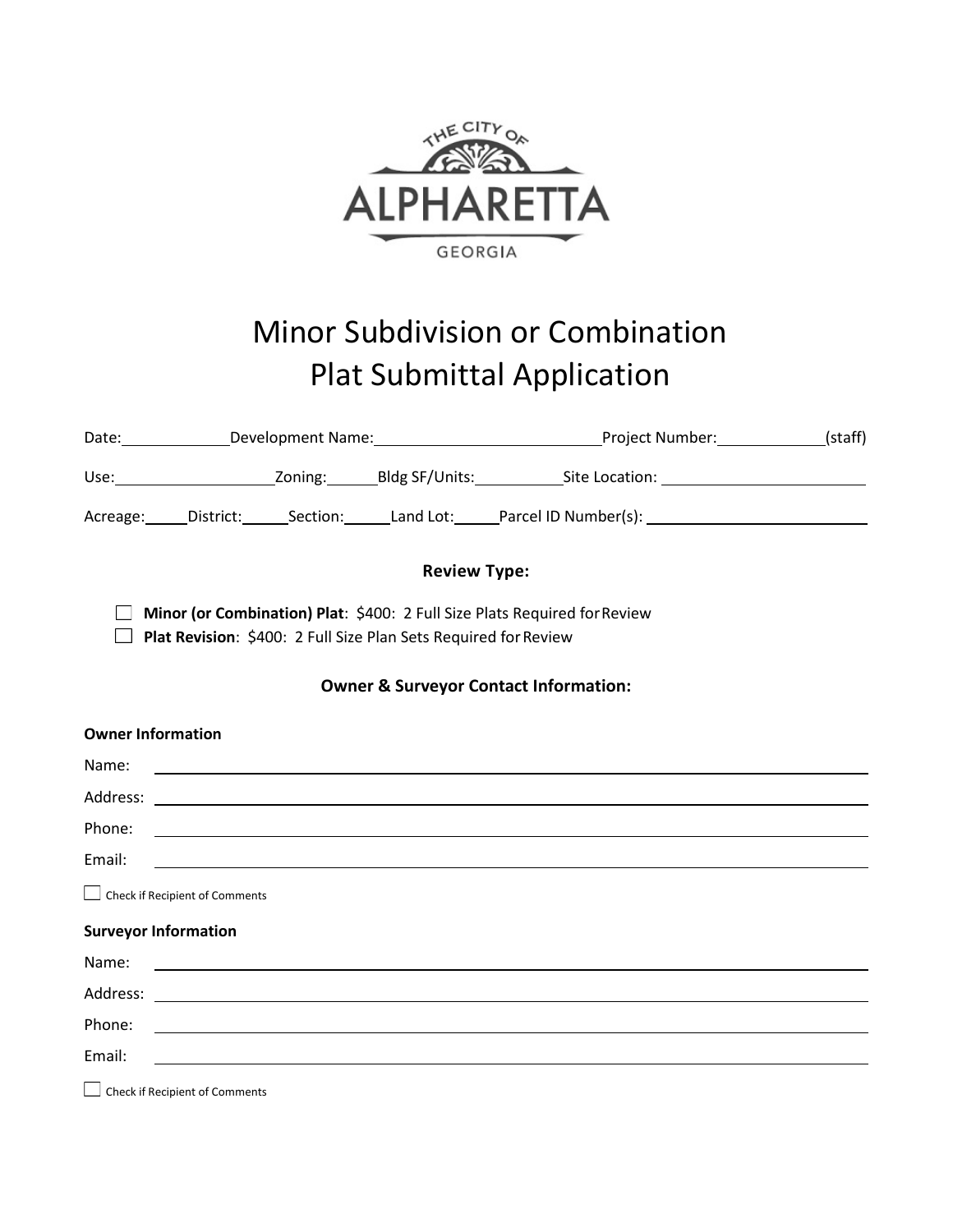

# **Procedures & Guidelines**

#### **When to Submit as a Minor Subdivision Plat**

A minor subdivision plat allows for the division of a tract or parcel of land into not more than four (4) lots and does not dedicate or offer for dedication any new streets or require construction of any private road for access to any lots and does not require extension of sanitary sewer, stormwater or water mains to service lots.

## **Submittal**

Submit the above application, two (2) hard copies of the plat, and the review fee to begin the review. The Community Development Department maintains a ten (10) business day review period with each initial and subsequent submittal. The Director or their representative shall not sign the plat until all requirements of the Unified Development Code and other applicable regulations have been met.

Upon the signature of the plat by the Community Development Department, the owner shall be responsible for recording the approved plat with Fulton County Superior Court. The maximum sheet size shall not exceed 42"  $X$  30", while the minimum sheet size shall be 17"  $X$  22".

After recording the plat, the owner shall be responsible for providing two (2) recorded hard copies of the plat, as well as CAD and PDF files for the plat via CD, USB or other digital media.

## **Review Checklist**

- 1. Name of the subdivision, unit number and street names.
- 2. Name, address and phone number of owner of record.
	- 3. Name, address and phone number of each professional firm associated with the portion of the final plat (engineers, surveyors, etc.).
		- 4. Site acreage.
	- 5. Case numbers and conditions for zoning actions affecting the site, including rezoning, master plans, variances and conditional use permits.
	- 6. Date of drawing, graphic scale, north point, notation as to the reference or bearings to magnetic, true or grid north and indication whether bearings shown are calculated from angles turned.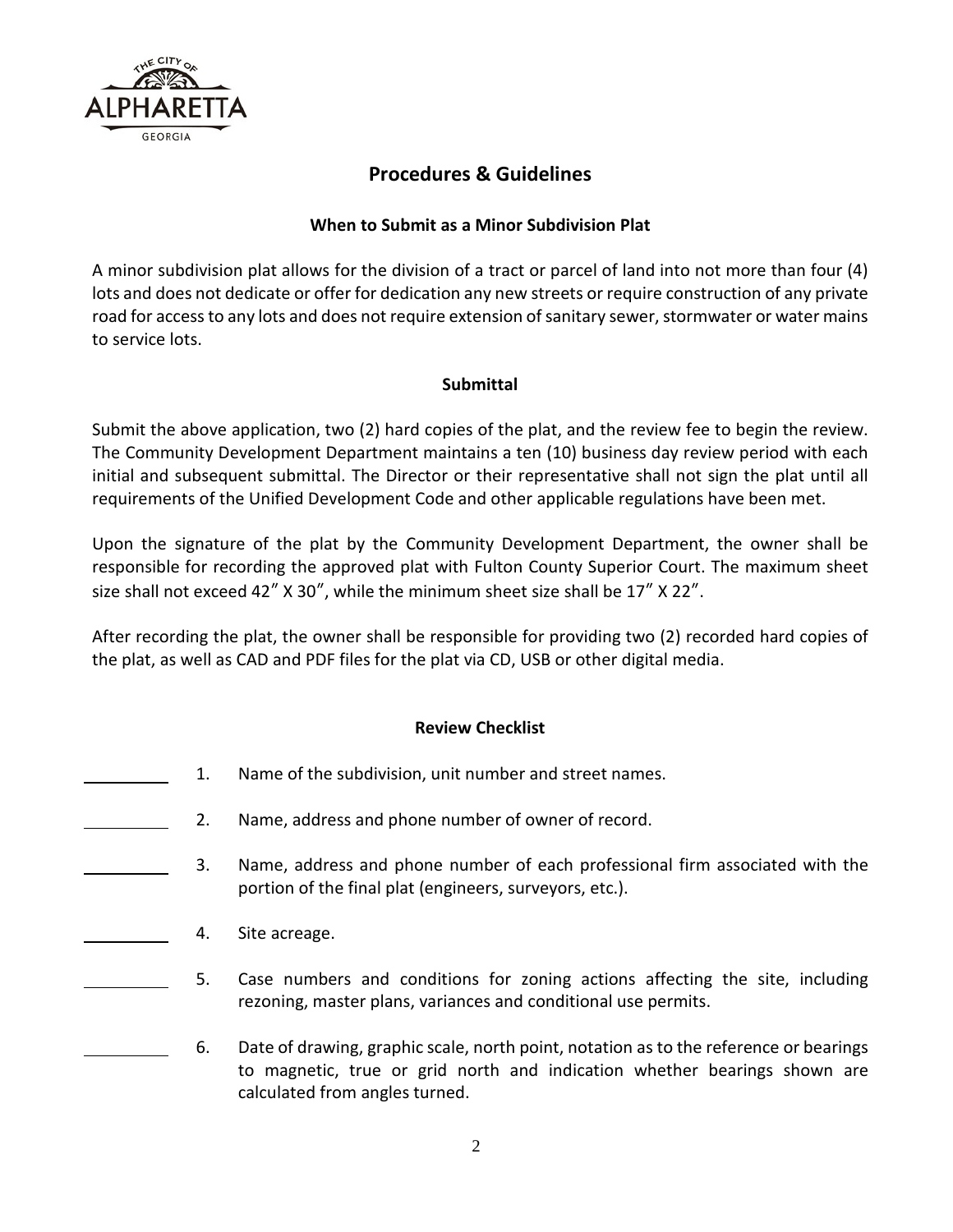

- 7. Land District, Land Section and Land Lot.
- 8. Name of the former subdivision, if any, or of the entire plat if it has been previously subdivided.
	- 9. Location map.
	- 10. Courses and distances to the nearest Fulton County GIS monument.
	- 11. Boundary lines of the property, to be indicated by a heavy line, giving distances to the nearest one hundredth (1/100) foot and bearing to the nearest second, which shall be balanced and closed with an error of closure not to exceed one (1) to ten thousand (10,000). The error of closure shall be stated.
		- 12. City and Fulton County political boundary lines accurately tied to the lines of the property by distance and angles when such lines traverse the subdivision.
	- 13. Locations, widths and names of all streets and alleys within and immediately adjoining the final subdivision plat, address numbers, the location and widths of all public crosswalks, sidewalks, greenway trails and other public rights of way.
		- 14. Lot lines with dimensions to the nearest one-tenth (1/10) foot, and bearing to the nearest second radii of rounded corners, as necessary to describe each lot.
- 15. Front and rear setback lines with dimensions.
	- 16. Location of any buffer, landscape strip, greenway easements, no access easements, etc.
	- 17. Lots or sites numbered in numerical order and blocks lettered alphabetically.
		- 18. Location and size of all drainage structures; location, dimension and purpose of an easements, including slope easements, public and private service utility right of way lines; fire hydrants and water mains.
			- 19. Accurate location, material and description of monuments and markers. Monuments to be placed prior to approval of the Plat.
				- 20. Extent of the 100-year floodplain and a floodplain chart showing the area within and outside the floodplain for each lot containing any portion of the 100-year floodplain.